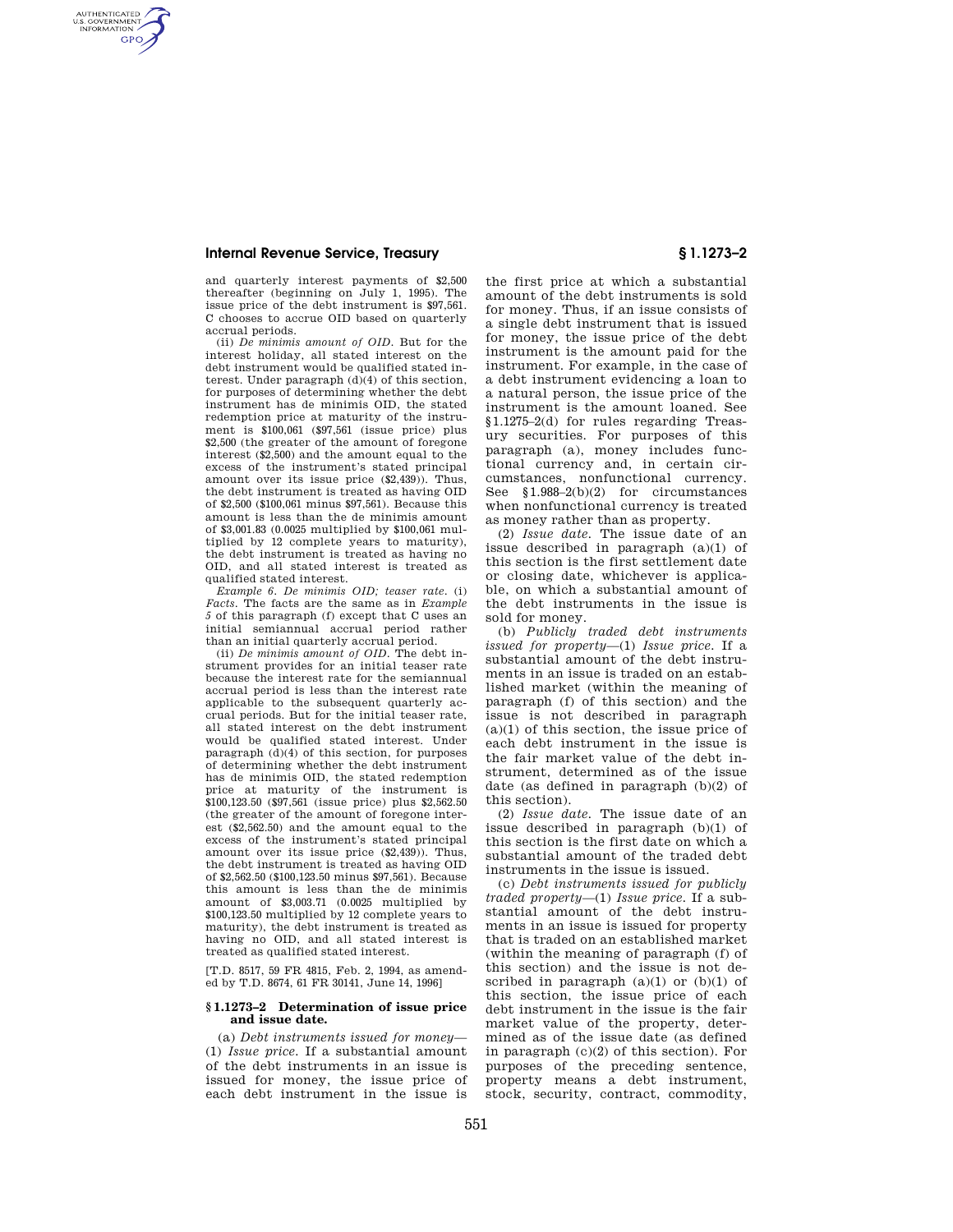or nonfunctional currency. But see §1.988–2(b)(2) for circumstances when nonfunctional currency is treated as money rather than as property.

(2) *Issue date.* The issue date of an issue described in paragraph (c)(1) of this section is the first date on which a substantial amount of the debt instruments in the issue is issued for traded property.

(d) *Other debt instruments*—(1) *Issue price.* If an issue of debt instruments is not described in paragraph  $(a)(1)$ ,  $(b)(1)$ , or (c)(1) of this section, the issue price of each debt instrument in the issue is determined as if the debt instrument were a separate issue. If the issue price of a debt instrument that is treated as a separate issue under the preceding sentence is not determined under paragraph  $(a)(1)$ ,  $(b)(1)$ , or  $(c)(1)$  of this section, and if section 1274 applies to the debt instrument, the issue price of the instrument is determined under section 1274. Otherwise, the issue price of the debt instrument is its stated redemption price at maturity under section 1273(b)(4). See section 1274(c) and §1.1274–1 to determine if section 1274 applies to a debt instrument.

(2) *Issue date.* The issue date of an issue described in paragraph (d)(1) of this section is the date on which the debt instrument is issued for money or in a sale or exchange.

(e) *Special rule for certain sales to bond houses, brokers, or similar persons.* For purposes of determining the issue price and issue date of a debt instrument under this section, sales to bond houses, brokers, or similar persons or organizations acting in the capacity of underwriters, placement agents, or wholesalers are ignored.

(f) *Traded on an established market (publicly traded)*—(1) *In general.* Property (including a debt instrument described in paragraph (b)(1) of this section) is traded on an established market for purposes of this section if, at any time during the 60-day period ending 30 days after the issue date, the property is described in paragraph  $(f)(2)$ ,  $(f)(3)$ ,  $(f)(4)$ , or  $(f)(5)$  of this section.

(2) *Exchange listed property.* Property is described in this paragraph  $(f)(2)$  if it is listed on—

**§ 1.1273–2 26 CFR Ch. I (4–1–09 Edition)** 

(i) A national securities exchange registered under section 6 of the Securities Exchange Act of 1934 (15 U.S.C. 78f);

(ii) An interdealer quotation system sponsored by a national securities association registered under section 15A of the Securities Exchange Act of 1934 (15 U.S.C. 78o–3); or

(iii) The International Stock Exchange of the United Kingdom and the Republic of Ireland, Limited, the Frankfurt Stock Exchange, the Tokyo Stock Exchange, or any other foreign exchange or board of trade that is designated by the Commissioner in the In-Bulletin (see  $§601.601(d)(2)(ii)$  of this chapter).

(3) *Market traded property.* Property is described in this paragraph (f)(3) if it is property of a kind that is traded either on a board of trade designated as a contract market by the Commodities Futures Trading Commission or on an interbank market.

(4) *Property appearing on a quotation medium.* Property is described in this paragraph (f)(4) if it appears on a system of general circulation (including a computer listing disseminated to subscribing brokers, dealers, or traders) that provides a reasonable basis to determine fair market value by disseminating either recent price quotations (including rates, yields, or other pricing information) of one or more identified brokers, dealers, or traders or actual prices (including rates, yields, or other pricing information) of recent sales transactions (a quotation medium). A quotation medium does not include a directory or listing of brokers, dealers, or traders for specific securities, such as yellow sheets, that provides neither price quotations nor actual prices of recent sales transactions.

(5) *Readily quotable debt instruments*— (i) *In general.* A debt instrument is described in this paragraph (f)(5) if price quotations are readily available from dealers, brokers, or traders.

(ii) *Safe harbors.* A debt instrument is not considered to be described in paragraph  $(f)(5)(i)$  of this section if-

(A) No other outstanding debt instrument of the issuer (or of any person who guarantees the debt instrument) is described in paragraph  $(f)(2)$ ,  $(f)(3)$ , or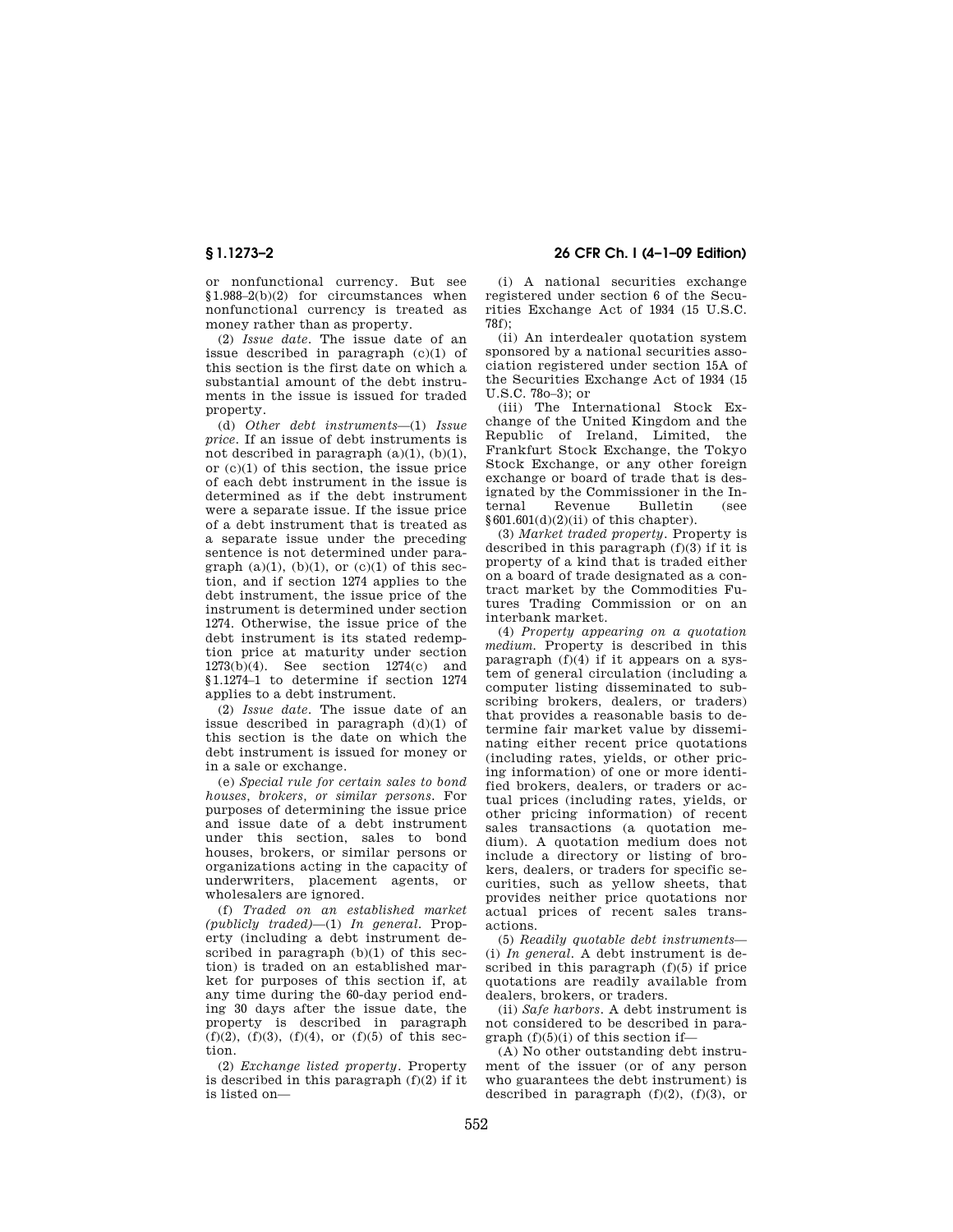### **Internal Revenue Service, Treasury § 1.1273–2**

(f)(4) of this section (other traded debt);

(B) The original stated principal amount of the issue that includes the debt instrument does not exceed \$25 million;

(C) The conditions and covenants relating to the issuer's performance with respect to the debt instrument are materially less restrictive than the conditions and covenants included in all of the issuer's other traded debt (e.g., the debt instrument is subject to an economically significant subordination provision whereas the issuer's other traded debt is senior); or

(D) The maturity date of the debt instrument is more than 3 years after the latest maturity date of the issuer's other traded debt.

(6) *Effect of certain temporary restrictions on trading.* If there is any temporary restriction on trading a purpose of which is to avoid the characterization of the property as one that is traded on an established market for Federal income tax purposes, then the property is treated as traded on an established market. For purposes of the preceding sentence, a temporary restriction on trading need not be imposed by the issuer.

(7) *Convertible debt instruments.* A debt instrument is not treated as traded on an established market solely because the debt instrument is convertible into property that is so traded.

(g) *Treatment of certain cash payments incident to lending transactions*—(1) *Applicability.* The provisions of this paragraph (g) apply to cash payments made incident to private lending transactions (including seller financing).

(2) *Payments from borrower to lender*— (i) *Money lending transaction.* In a lending transaction to which section 1273(b)(2) applies, a payment from the borrower to the lender (other than a payment for property or for services provided by the lender, such as commitment fees or loan processing costs) reduces the issue price of the debt instrument evidencing the loan. However, solely for purposes of determining the tax consequences to the borrower, the issue price is not reduced if the payment is deductible under section  $461(g)(2)$ .

(ii) *Section 1274 transaction.* In a lending transaction to which section 1274 applies, a payment from the buyer-borrower to the seller-lender that is designated as interest or points reduces the stated principal amount of the debt instrument evidencing the loan, but is included in the purchase price of the property. If the payment is deductible under section  $461(g)(2)$ , however, the issue price of the debt instrument (as otherwise determined under section 1274 and the rule in the preceding sentence) is increased by the amount of the payment to compute the buyer-borrower's interest deductions under section 163.

(3) *Payments from lender to borrower.* A payment from the lender to the borrower in a lending transaction is treated as an amount loaned.

(4) *Payments between lender and third party.* If, as part of a lending transaction, a party other than the borrower (the third party) makes a payment to the lender, that payment is treated in appropriate circumstances as made from the third party to the borrower followed by a payment in the same amount from the borrower to the lender and governed by the provisions of paragraph  $(g)(2)$  of this section. If, as part of a lending transaction, the lender makes a payment to a third party, that payment is treated in appropriate circumstances as an additional amount loaned to the borrower and then paid by the borrower to the third party. The character of the deemed payment between the borrower and the third party depends on the substance of the transaction.

(5) *Examples.* The following examples illustrate the rules of this paragraph (g).

*Example 1. Payments from borrower to lender in a cash transaction.* (i) *Facts.* A lends \$100,000 to B for a term of 10 years. At the time the loan is made, B pays \$4,000 in points to A. Assume that the points are not deductible by B under section 461(g)(2) and that the stated redemption price at maturity of the debt instrument is \$100,000.

(ii) *Payment results in OID.* Under para $graph (g)(2)(i)$  of this section, the issue price of B's debt instrument evidencing the loan is \$96,000. Because the amount of OID on the debt instrument (\$4,000) is more than a de minimis amount of OID, A accounts for the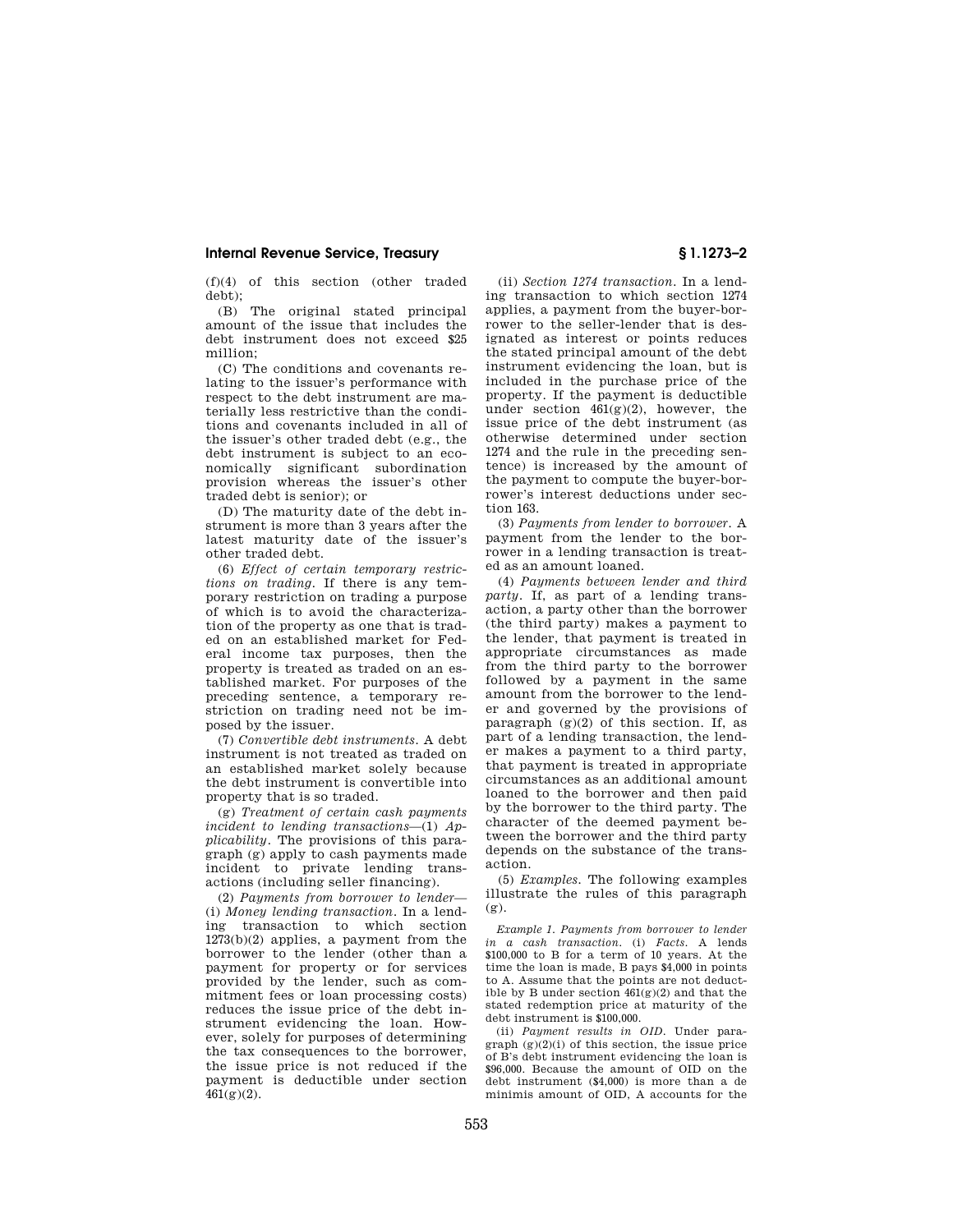OID under §1.1272–1. B accounts for the OID under §1.163–7.

*Example 2. Payments from borrower to lender in a section 1274 transaction.* (i) *Facts.* A sells property to B for \$1,000,000 in a transaction that is not a potentially abusive situation (within the meaning of §1.1274–3). In consideration for the property, B gives A \$300,000 and issues a 5-year debt instrument that has a stated principal amount of \$700,000, payable at maturity, and that calls for semiannual payments of interest at a rate of 8.5 percent. In addition to the cash downpayment, B pays A \$14,000 designated as points on the loan. Assume that the points are not deductible under section  $461(g)(2)$ .

(ii) *Issue price.* Under paragraph  $(g)(2)(ii)$  of this section, the stated principal amount of B's debt instrument is  $-$ \$686,000 (\$700,000) minus \$14,000). Assuming a test rate of 9 percent, compounded semiannually, the imputed principal amount of B's debt instrument under §1.1274–2(c)(1) is \$686,153. Under  $§1.1274-2(b)(1)$ , the issue price of B's debt instrument is the stated principal amount of \$686,000. Because the amount of OID on the debt instrument  $(\$700,000 - \$686,000,$  or  $\$14,000)$ is more than a de minimis amount of OID, A accounts for the OID under §1.1272–1 and B accounts for the OID under §1.163–7. B's basis in the property purchased is \$1,000,000 (\$686,000 debt instrument plus \$314,000 cash payments).

*Example 3. Payments between lender and third party (seller-paid points).* (i) *Facts.* A sells real property to B for \$500,000 in a transaction that is not a potentially abusive situation (within the meaning of §1.1274–3). B makes a cash down payment of \$100,000 and borrows \$400,000 of the purchase price from a lender, L, repayable in annual installments over a term of 15 years calling for interest at a rate of 9 percent, compounded annually. As part of the transaction, A makes a payment of \$8,000 to L to facilitate the loan to B.

(ii) *Payment results in a de minimis amount of OID.* Under the provisions of paragraphs  $(g)(2)(i)$  and  $(g)(4)$  of this section, B is treated as having made an \$8,000 payment directly to L and a payment of only \$492,000 to A for the property. Thus, B's basis in the property is \$492,000. The payment to L reduces the issue price of B's debt instrument to \$392,000, resulting in  $$8,000$  of OID  $($400,000 - $392,000)$ . Because the amount of OID is de minimis under §1.1273–1(d), L accounts for the de minimis OID under §1.1273–1(d)(5). But see §1.1272–3 (election to treat de minimis OID as OID). B accounts for the de minimis OID under §1.163–7.

(h) *Investment units*—(1) *In general.*  Under section 1273(c)(2), an investment unit is treated as if the investment unit were a debt instrument. The issue price of the investment unit is determined under paragraph  $(a)(1)$ ,  $(b)(1)$ , or

# **§ 1.1273–2 26 CFR Ch. I (4–1–09 Edition)**

 $(c)(1)$  of this section, if applicable. The issue price of the investment unit is then allocated between the debt instrument and the property right (or rights) that comprise the unit based on their relative fair market values. If paragraphs  $(a)(1)$ ,  $(b)(1)$ , and  $(c)(1)$  of this section are not applicable, however, the issue price of the debt instrument that is part of the investment unit is determined under section 1273(b)(4) or 1274, whichever is applicable.

(2) *Consistent allocation by holders and issuer.* The issuer's allocation of the issue price of the investment unit is binding on all holders of the investment unit. However, the issuer's determination is not binding on a holder that explicitly discloses that its allocation is different from the issuer's allocation. Unless otherwise provided by the Commissioner, the disclosure must be made on a statement attached to the holder's timely filed Federal income tax return for the taxable year that includes the acquisition date of the investment unit. See §1.1275–2(e) for rules relating to the issuer's obligation to disclose certain information to holders.

(i) [Reserved]

(j) *Convertible debt instruments.* The issue price of a debt instrument includes any amount paid for an option to convert the instrument into stock (or another debt instrument) of either the issuer or a related party (within the meaning of section 267(b) or  $707(b)(1)$  or into cash or other property in an amount equal to the approximate value of such stock (or debt instrument).

(k) *Below-market loans subject to section 7872(b).* The issue price of a belowmarket loan subject to section 7872(b) (a term loan other than a gift loan) is the issue price determined under this section, reduced by the excess amount determined under section 7872(b)(1).

(l) [Reserved]

(m) *Treatment of amounts representing pre-issuance accrued interest*—(1) *Applicability.* Paragraph (m)(2) of this section provides an alternative to the general rule of this section for determining the issue price of a debt instrument if—

(i) A portion of the initial purchase price of the instrument is allocable to